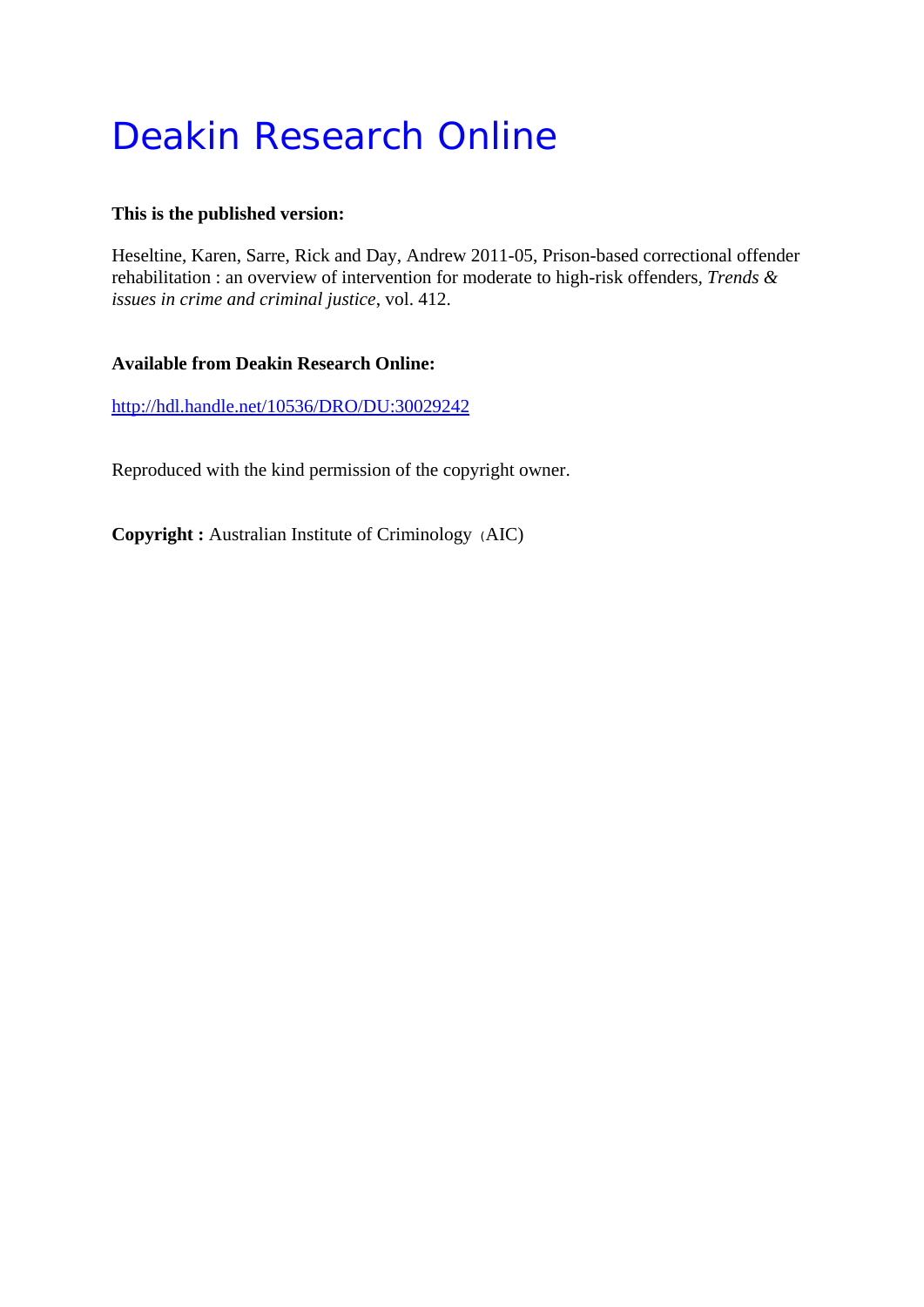# Trends & issues in crime and criminal justice



**Australian Government Australian Institute of Criminology** 

**No. 412** May 2011

**Foreword |** *Correctional rehabilitation programs are routinely offered to moderate to high-risk offenders in all Australian jurisdictions. The similarities in service provision between states and territories is great; most, if not all, offer programs that are dedicated towards reducing risk in sexual and violent offenders, as well as addressing more general causes of offending. This paper describes some of the changes that have occurred to service provision since the last national review of offenders programs was conducted in 2004. It highlights the trend towards the delivery of high intensity (greater than 100 hour face-to-face contact) programs in Australia and notes some of the differences that exist between the various jurisdictional approaches to offender rehabilitation.*

*These newer programs (rolled out since 2004) are of a generally high standard, are well-embedded within correctional case management systems and are consistent with evidence-based principles of offender rehabilitation. It seems likely that these programs will have a positive impact on recidivism, although rigorous evaluation of program outcomes still needs to occur.*

*Adam Tomison Director*

Prison-based correctional rehabilitation: An overview of intensive interventions for moderate to high-risk offenders

Karen Heseltine, Rick Sarre and Andrew Day

# The rehabilitation of offenders in Australia

Australia's prison population continues to grow at a rate that is four times that of the general population (ABS 2009). The current imprisonment rate (170 per 100,000 population) well exceeds the rate found across Scandinavia, Western Europe, Canada, England and Wales, and New Zealand (Sarre 2009). In September 2009, there were almost 85,500 adult persons receiving correctional services in Australia, with over 30,000 (36%) people in prison (a figure that includes periodic detention).

Correctional administrators in Australia have, in recent years, invested significant resources into the development and delivery of programs (and associated policy, staff training, monitoring and evaluation) targeted at rehabilitating moderate to high-risk prisoners. These initiatives have been supported by a robust body of evidence demonstrating that rehabilitative efforts are generally successful in reducing recidivism (see Andrews & Bonta 2010). Indeed, there is some evidence to suggest that without rehabilitation, sanctions and incarceration alone may result in increased rates of reoffending (Chen & Shapiro 2007).

Prior to 2004, little information (either outcome-based or descriptive) was available about the national profile of Australian offender programs. In 2004, however, a report entitled *Correctional Offender Treatment Programs: The National Picture in Australia* was published by the Criminology Research Council (Howells et al. 2004). The authors concluded that while each correctional jurisdiction was implementing a range of programs on a local level, both in the community and custodial settings, and had well-developed systems of program delivery, highly motivated staff and a general organisational acceptance of the importance of offender rehabilitation, an issue of major significance was the failure of many existing

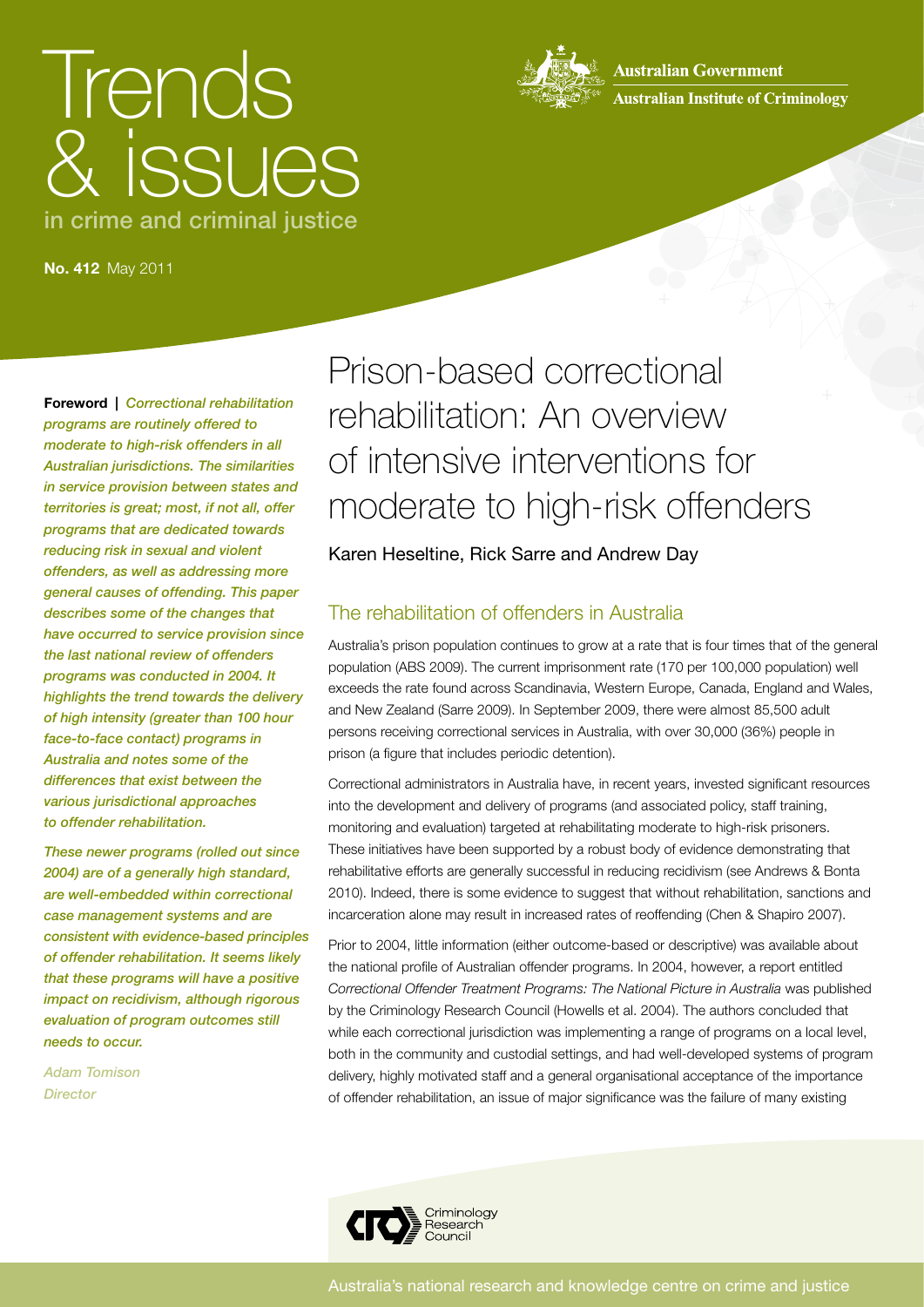programs to meet internationally accepted minimum hours requirements:

Many programs would be regarded as brief in comparison with accepted international practice, which recommends a minimum of 100 hours programme time if programmes are to achieve optimal results in terms of reductions in recidivism. Currently only a few programmes delivered in Australia would meet this minimum, and clearly, intensive programmes are more demanding of resources. The extent to which less intensive programmes currently offered can achieve strong reductions in recidivism is largely unknown (Howells et al. 2004: 85).

The information contained in this paper is drawn from a more recent and larger study (Heseltine, Sarre & Day 2011) which extends the work of Howells et al. (2004) by highlighting the changing trends of custodial-based offender rehabilitation programs in Australia over the last five years. It does this in two ways—first, by summarising the significant developments that have occurred in custodial-based offender treatment programs for moderate to high-risk offenders and second, by highlighting changing areas of strength and pinpointing areas for future development in relation to what are internationally accepted 'good practice' criteria.

# **Methodology**

Data for this study were obtained from interviews with representatives (and their nominees) from each state/territory correctional administration. In addition, program information was elicited from existing documentation and program manuals supplied by each jurisdiction. Programs were included in the review if they were greater than 10 hours in duration and if they were designed to reduce the risk of recidivism. For the purposes of the current report, only the management of higher risk (violent and sexual) offenders is considered, although each jurisdiction currently offers a broader suite of offender rehabilitation programs (see Heseltine, Sarre & Day 2011).

# Legislative framework

The legislative context for rehabilitation programs in Australia is varied and diverse. Not only are there different legislative approaches, but a variety of models also exist. These range from the virtually non-existent legislative guidance model, such as that which exists in Victoria, to a specific legislative mandate model such as the one prescribed by the ACT's *Crimes (Sentence Administration) Act 2005* (which is to be read together with the provisions of the *Corrections Management Act 2007*). While some Australian legislation has been

designed to satisfy the public's demand for intensive programming, such as exists for sexual and 'dangerous offenders', in other jurisdictions (eg South Australia) there is a very general administrative fiat, with policy specifics left principally to departmental development.

There is an apparent tension between the competing aims of correctional services and sentencing legislation; legislators want to keep some offenders out of their communities for as long as possible, while, at the same time, wanting to rehabilitate others so that they can re-enter their communities without jeopardising public safety (or, indeed, a government's 'tough on crime' credentials). It appears that those who have responsibility for the carriage of rehabilitation programs rarely refer to current legislation for guidance and that affirmations of the rehabilitative purpose in legislation are not only useful, but required.

# A review of Australian programs

There is strong evidence of an ongoing commitment by correctional administrators to the development and delivery of custodial-based offender rehabilitation programs and associated models of service delivery. All jurisdictions currently deliver programs aimed at reducing the likelihood

| Table 1 Motivational/preparatory/maintenance program |                                       |                   |                 |  |  |
|------------------------------------------------------|---------------------------------------|-------------------|-----------------|--|--|
| <b>Jurisdiction</b>                                  | Program title                         | Criminogenic need | <b>Duration</b> |  |  |
| Qld                                                  | <b>Turning Point</b>                  | Substance use     | 15 hours        |  |  |
|                                                      | Getting Started Preparatory Programme | Sex offender      | 33-44 hours     |  |  |
| <b>WA</b>                                            | Cognitive Brief Intervention          | Cognitive skills  | 20 hours        |  |  |
| Vic                                                  | <b>Exploring Change</b>               | Substance use     | 12 hours        |  |  |
| ACT                                                  | Back in Control                       | Substance use     | 32 hours        |  |  |
|                                                      | <b>First Steps</b>                    | Substance use     | 12 hours        |  |  |
| <b>NSW</b>                                           | The Impact of Dependence              | Substance use     | 34 hours        |  |  |
|                                                      | <b>Getting Smart</b>                  | Substance use     | 24 hours        |  |  |
|                                                      | <b>DAAP</b>                           | Substance use     | 16 hours        |  |  |
|                                                      | <b>Understanding Sexual Offending</b> | Sexual offending  | 16 hours        |  |  |
|                                                      | PREP-Preparation for Treatment        | Sexual offending  | 24-48 hours     |  |  |
|                                                      | <b>Custody Based Maintenance</b>      | Sexual offending  | ongoing         |  |  |
| Tas                                                  | Preparing for Change                  | Substance use     | 24 hours        |  |  |
|                                                      | <b>Getting SMART</b>                  | Substance use     | 36 hours        |  |  |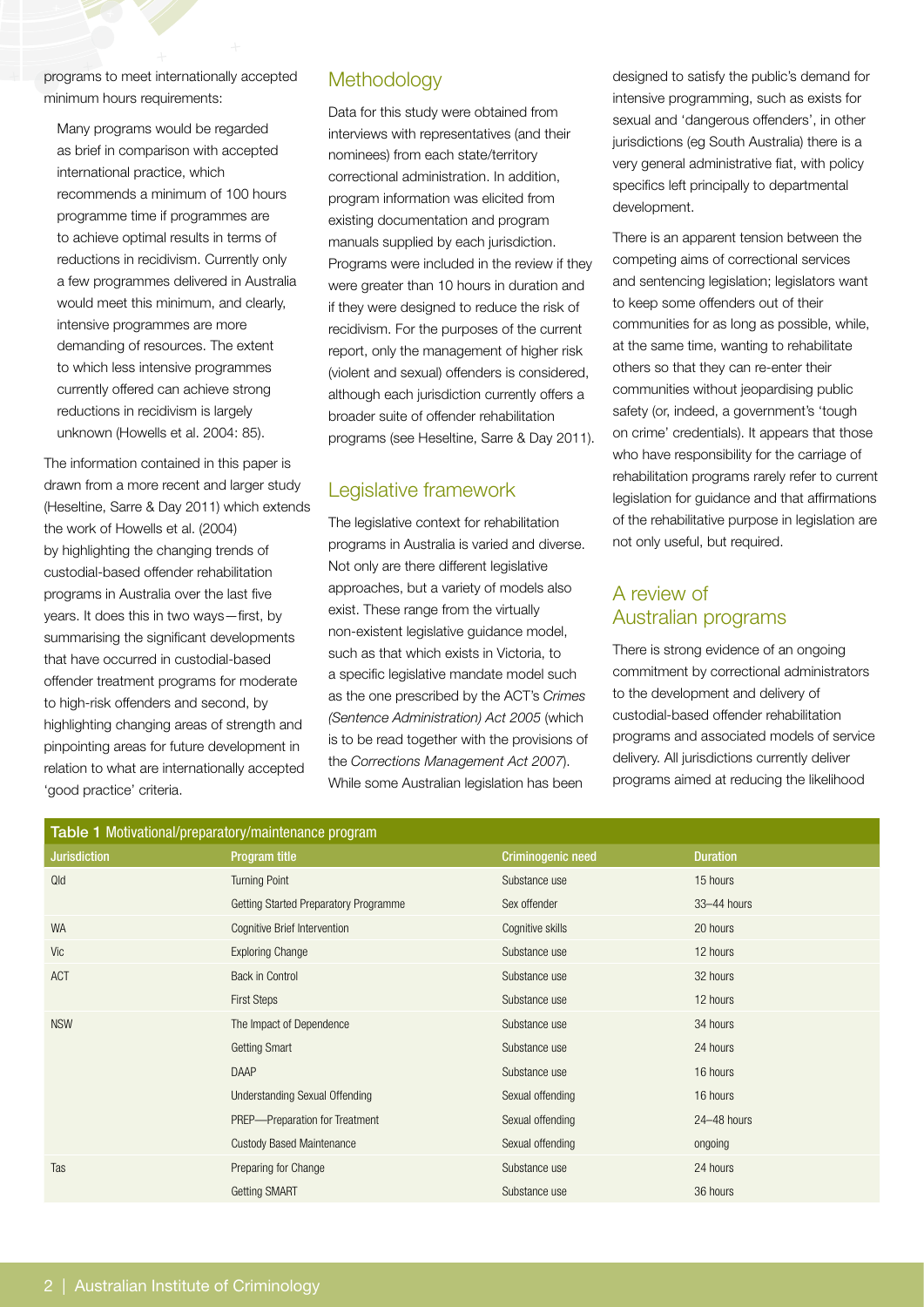| Table 2 Cognitive skills programs |                                     |                    |                         |                 |                                             |                                   |                   |  |
|-----------------------------------|-------------------------------------|--------------------|-------------------------|-----------------|---------------------------------------------|-----------------------------------|-------------------|--|
| <b>Jurisdiction</b>               | Program title                       | <b>Type</b>        | <b>Specific target</b>  | <b>Duration</b> | <b>Risk need</b><br>assessment for<br>entry | Pre-post<br>measures of<br>change | <b>Evaluation</b> |  |
| <b>SA</b>                         | Making Choices-being developed      |                    |                         |                 |                                             |                                   |                   |  |
| Vic                               | Maintaining Change                  | Maintenance        |                         | 25 hours        | $\sqrt{ }$                                  |                                   |                   |  |
|                                   | <b>Exploring Change</b>             | Motivational       |                         | 12 hours        | $\sqrt{ }$                                  |                                   |                   |  |
|                                   | <b>Cognitive Skills</b>             | Therapeutic        |                         | 60 hours        | $\sqrt{ }$                                  |                                   |                   |  |
|                                   | <b>Cognitive Skills</b>             | Therapeutic        | Women                   | 60 hours        | $\sqrt{ }$                                  |                                   |                   |  |
|                                   | <b>Cognitive Skills</b>             | Therapeutic        | Koori men               | 60 hours        | $\sqrt{ }$                                  |                                   |                   |  |
|                                   | <b>Making Choices</b>               | Therapeutic        |                         | 100 hours       | $\sqrt{ }$                                  | $\sqrt{}$                         |                   |  |
|                                   | <b>Making Choices</b>               | Therapeutic        | Women-pilot             | 100 hours       | $\sqrt{ }$                                  | $\sqrt{}$                         |                   |  |
| <b>NSW</b>                        | <b>Think First</b>                  | Therapeutic        |                         | 60 hours        | $\sqrt{ }$                                  | $\sqrt{}$                         | $\sqrt{}$         |  |
| ACT                               | <b>Cognitive Self Change</b>        | Therapeutic        |                         | $100+$ hours    | $\sqrt{ }$                                  | $\sqrt{}$                         | Planned           |  |
| Qld                               | <b>Making Choices</b>               | Therapeutic        |                         | 100 hours       | $\sqrt{ }$                                  | $\sqrt{}$                         | $\sqrt{ }$        |  |
|                                   | <b>Making Choices Programme</b>     | Maintenance        |                         | 16-24 hours     | $\sqrt{ }$                                  | $\sqrt{}$                         |                   |  |
| <b>NT</b>                         | <b>Cognitive Skills</b>             | Psycho-educational |                         | 24 Hours        | $\sqrt{ }$                                  |                                   | $\sqrt{}$         |  |
| Tas                               | <b>Making Choices</b>               | Therapeutic        |                         | 100 hours       | $\sqrt{ }$                                  |                                   | Planned           |  |
| <b>WA</b>                         | <b>BOAS</b>                         | Psycho-educational | Indigenous              | 20 hours        | $\sqrt{ }$                                  | $\sqrt{}$                         | Planned           |  |
|                                   | <b>Cognitive Brief Intervention</b> | Motivational       |                         | 20 hours        | $\sqrt{ }$                                  |                                   |                   |  |
|                                   | <b>Think First</b>                  | Therapeutic        |                         | 60 hours        | $\sqrt{ }$                                  | $\sqrt{}$                         | V                 |  |
|                                   | <b>Legal and Social Awareness</b>   | Therapeutic        | Intellectually disabled | 60 hours        | $\sqrt{ }$                                  |                                   |                   |  |

of recidivism for those offenders assessed as at high risk of committing further offences upon release from custody. At the same time, the development of high intensity programs specifically designed for women, Indigenous Australians and intellectually disabled offenders has been slower. What follows is a brief overview of the more intensive custody-based offender rehabilitation programs that are currently offered in Australia, including sex offender, violent offender and cognitive skills programs.

#### **Motivational programs**

The recent development of motivation and preparatory programs warrants special attention (see Table 1), given the high rates of attrition in some programs and emerging evidence that increasing readiness to engage in interventions has a positive effect on program completion (see Day et al. 2010). These programs typically aim to provide an introduction to group-based therapy, to improve problem awareness and increase motivation to change behaviour. In addition, 'specific relapse prevention' or 'maintenance' programs are sometimes offered after a program has been completed. Typically, these aim to reinforce skill rehearsal after program completion as well as to monitor ongoing risk and maintain motivation for offenders to lead offence-free lifestyles (Day & Casey 2010).

#### **Cognitive skills programs**

Although some studies have reported significant reductions in offender recidivism following the completion of a cognitive skills program (eg see Lipsey, Landenberger & Wilson 2007), some of the early optimism regarding the efficacy of this type of program has been tempered by suggestions that program gains may not extend beyond one year and that program dropouts have higher rates of recidivism than program completers (Cann et al. 2003).

Offender treatment programs that target cognitive skills training are now a common feature (implemented or planned) in every Australian correctional management strategy (refer Table 2). What is noticeably different in the delivery of cognitive skills programs since the 2004 audit is the replacement, by most jurisdictions, of less intensive programs with programs of moderate intensity (100 hours) that are

designed to meet the needs of higher risk/ need offenders. Cognitive skills programs continue to be used as foundation programs, in which core skills are targeted for development during subsequent offencefocused program involvement.

Cognitive skills programs are based on the theoretical premise that offending behaviour, for some, is linked to inadequate thinking skills, such as interpersonal problemsolving, moral reasoning, cognitive style, self-control and perspective-taking. Accordingly, programs typically seek to enhance the following skills

- self-control:
- critical reasoning;
- problem-solving;
- interpersonal perspective-taking;
- socio-moral decision making; and
- victim awareness.

Most jurisdictions have developed detailed program manuals, which, with a few exceptions, include detailed theoretical and empirical rationales, descriptions of therapeutic principles and notes for facilitators involved with individual sessions.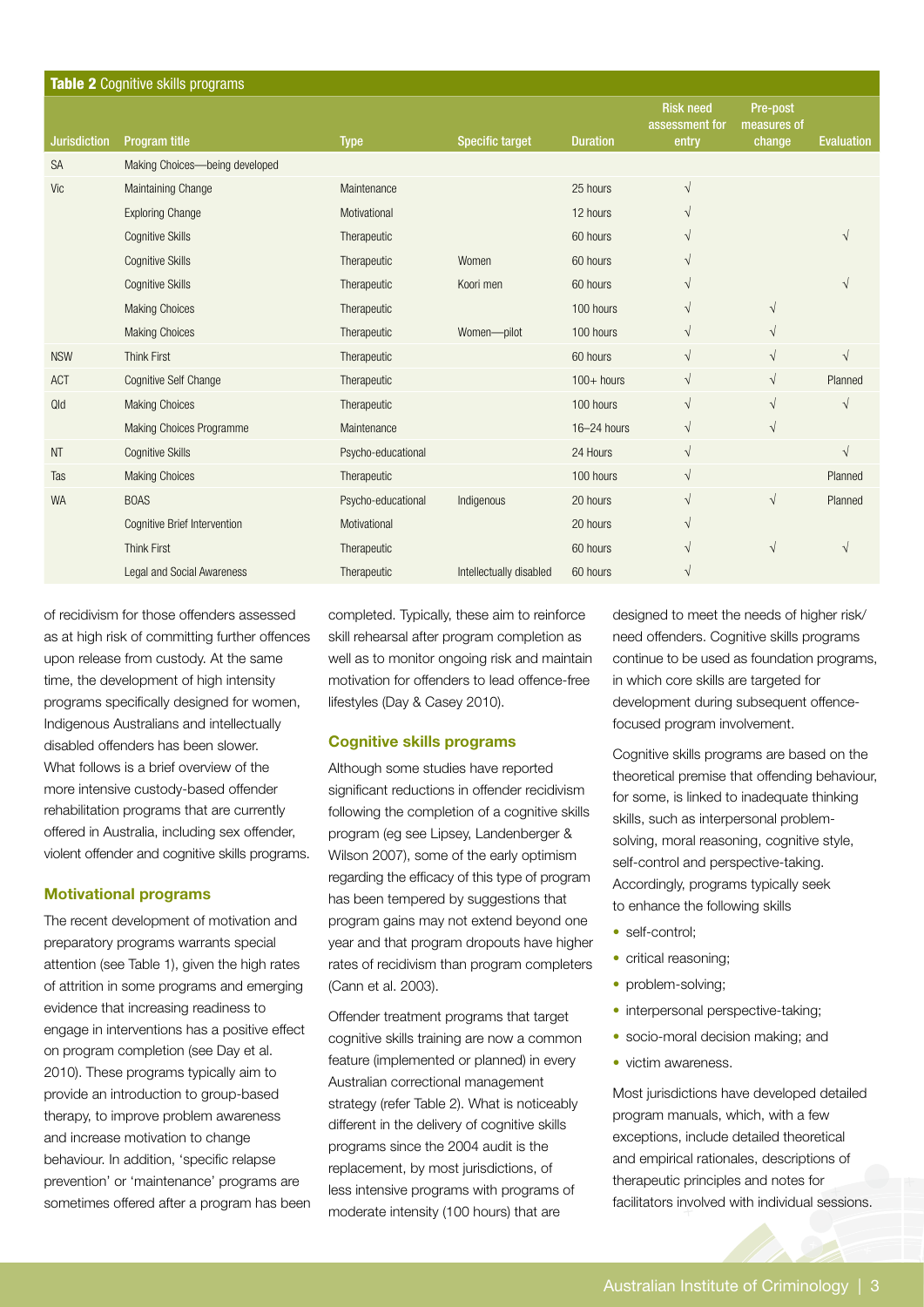| Table 3 Sex offender programs |                                               |                         |                 |                                |           |                   |  |
|-------------------------------|-----------------------------------------------|-------------------------|-----------------|--------------------------------|-----------|-------------------|--|
| <b>Jurisdiction</b>           | Program title                                 | <b>Specific target</b>  | <b>Duration</b> | Risk/need assessment for entry | Pre-post  | <b>Evaluation</b> |  |
| Vic                           | SOP-high intensity                            |                         | 180 hours       | $\sqrt{}$                      | $\sqrt{}$ | $\sqrt{}$         |  |
|                               | SOP-moderate intensity                        |                         | 120 hours       | V                              | V         |                   |  |
|                               | <b>Disability Pathways</b>                    | Cognitive disability    | 12 months       | $\sqrt{}$                      | N         |                   |  |
| <b>NT</b>                     | Under review                                  |                         |                 |                                |           |                   |  |
| <b>NSW</b>                    | <b>Understanding Sexual Offending</b>         |                         | 16 hours        | V                              |           |                   |  |
|                               | PREP-Preparation for Treatment                |                         | $24 - 28$ hours |                                |           |                   |  |
|                               | CUBIT-Custody-based Intensive Treatment       |                         | 240 hours       |                                |           |                   |  |
|                               | CORE                                          |                         | 100-130 hours   |                                |           |                   |  |
|                               | CORE-low                                      | Intellectual disability | 40 hours        |                                |           |                   |  |
|                               | Deniers Program                               |                         | 80 hours        |                                |           |                   |  |
|                               | Self-regulation Program                       | Intellectual disability | $300+$ hours    |                                |           |                   |  |
|                               | <b>Custody-based Maintenance</b>              |                         | ongoing         |                                |           |                   |  |
| ACT                           | Adult Sex Offender Programme                  |                         | 24 months       | $\sqrt{}$                      | $\sqrt{}$ | Planned           |  |
| Qld                           | Getting Started Preparatory Programme         | Intellectual disability | 33-44 hours     | V                              | $\sqrt{}$ | Underway          |  |
|                               | High Intensity Sexual Offending Programme     | Indigenous              | 350 hours       |                                | √         | Underway          |  |
|                               | Inclusion Sexual Offending Programme          |                         | 108 hours       |                                | $\sqrt{}$ | Underway          |  |
|                               | Indigenous Sexual Offending Programme         |                         | 78-350 hours    |                                | V         | Underway          |  |
|                               | Moderate Intensity Sexual Offending Programme |                         | 78-132 hours    |                                | V         | Underway          |  |
|                               | Sexual Offending Maintenance Programme        |                         | 33-44 hours     |                                | $\sqrt{}$ |                   |  |
| Tas                           | <b>New Directions</b>                         |                         | 100-300 hours   | $\sqrt{}$                      | $\sqrt{}$ | Planned           |  |
| <b>SA</b>                     | <b>SBC</b>                                    |                         | 250 hours       | $\sqrt{}$                      | $\sqrt{}$ | Planned           |  |
| <b>WA</b>                     | Indigenous Medium Sex Offender Program        | Indigenous              | 120 hours       | V                              | $\sqrt{}$ |                   |  |
|                               | Intensive Program                             |                         | 460 hours       |                                |           |                   |  |
|                               | Medium Sex Offender Program                   |                         | 105 hours       |                                |           |                   |  |
|                               | Deniers Program                               |                         | 95 hours        |                                |           |                   |  |
|                               | Deniers Programme                             |                         | 95 hours        |                                | V         | Ongoing           |  |

Similarly, the 2009 audit reveals that staff training continues to be well-developed, with national and international experts commonly utilised for the initial training and 'train the trainer' models being developed for ongoing in-house training. Evaluation of cognitive skills programs remains on the agenda for most correctional departments, with 'outcomes completed' predominately focusing on process and content. The exception is a recent evaluation in Queensland of the program known as *Making Choices*, which reported strong effect sizes on intermediate measures of change. Some caution needs to be taken with these findings, however, due to the small sample size. There are plans to follow-up and extend this evaluation.

#### **Sexual offender programs**

There are a number of factors, such as the introduction of dangerous offender and specific sex offending legislation, advocacy from victim support agencies and concern expressed by the community and in the media that have resulted in increased efforts to rehabilitate sexual offenders. This has led, in some jurisdictions, to the provision of dedicated funding for the delivery of sex offender rehabilitation programs.

There is a general consensus in the professional literature that sexually deviant behaviour is learned and as such, may be amenable to change (Curnow, Streker, & Williams 1998). Indeed, there is some evidence that sex offender treatment programs are effective in reducing rates of reoffending, particularly with moderate

to high-risk offenders (Olver, Wong & Nicholaichuk 2009). The evidence base is less robust with regard to intellectually disabled sex offenders, with no randomised experimental evidence to guide treatment with this group (Ashman & Duggan 2004).

Australian jurisdictions routinely provide high intensity sexual offender programs for moderate to high-risk/need sexual offenders (refer to Table 3), with the primary aim of reducing the likelihood of sexual reoffending.

In keeping with principles of good practice, all jurisdictions have mechanisms to identify and refer sex offenders to programs, to assess risk of sexual offending (commonly employing reliable and valid actuarial risk assessment measures), to understand offending behaviour and to develop individual needs-based management plans.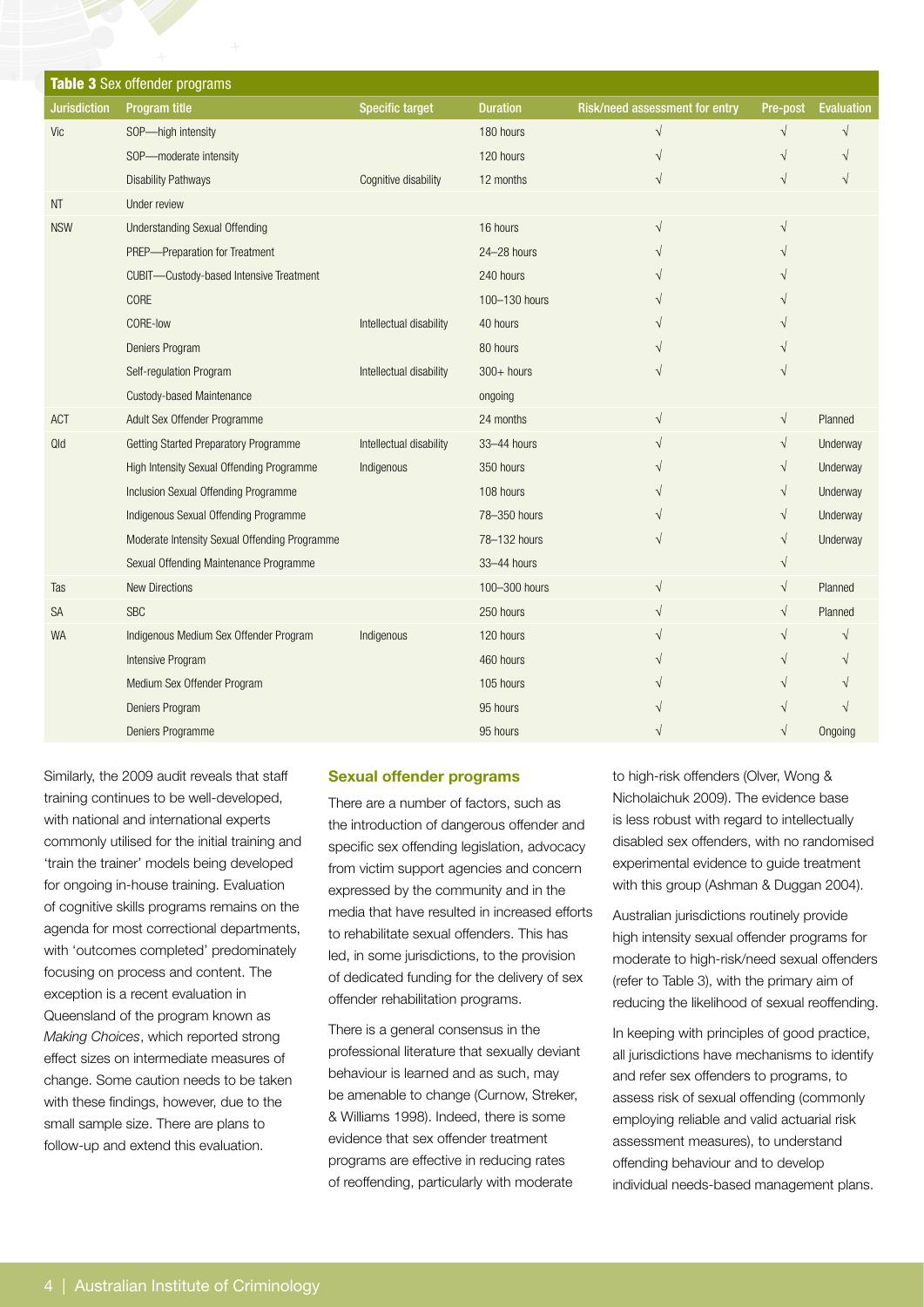| <b>Table 4 Violent offender programs</b> |                                    |                 |                                |               |                   |  |  |
|------------------------------------------|------------------------------------|-----------------|--------------------------------|---------------|-------------------|--|--|
| <b>Jurisdiction</b>                      | Program title                      | <b>Duration</b> | Risk/need assessment for entry | Pre-post test | <b>Evaluation</b> |  |  |
| <b>NSW</b>                               | $VOTP$ -high                       | 240 hours       |                                |               |                   |  |  |
|                                          | VOTP-moderate                      | 100-130 hours   | $\sqrt{ }$                     | V             | $\mathcal{L}$     |  |  |
|                                          | VOTP-maintenance                   | Ongoing         |                                |               |                   |  |  |
| Qld                                      | <b>Cognitive Self Change</b>       | 100 hours       | $\sqrt{ }$                     | $\mathcal{L}$ |                   |  |  |
| <b>WA</b>                                | Violent Offender Treatment Program | 316 hours       | $\sqrt{ }$                     | N             |                   |  |  |
|                                          | <b>Medium Intensity Violence</b>   | 132.5 hours     | V                              | V             |                   |  |  |
| Tas                                      | Planned                            |                 |                                |               |                   |  |  |
| Vic                                      | VIP - high intensity               | 180 hours       | $\sqrt{ }$                     | V             | N                 |  |  |
|                                          | VIP-moderate intensity             | 120 hours       | V                              |               |                   |  |  |
| ACT                                      | <b>Cognitive Self Change</b>       | 100 hours       | $\sqrt{ }$                     | $\sqrt{ }$    |                   |  |  |
| <b>NT</b>                                | Planned                            |                 |                                |               |                   |  |  |
| <b>SA</b>                                | <b>VPP</b>                         | 330 hours       | V                              |               | Planned           |  |  |

To address the difficulty of managing offenders who categorically deny that they have offended, two jurisdictions (New South Wales and Western Australia) have developed what are referred to as 'denier's' programs. These programs aim to help offenders understand more about the context which resulted in charges being laid, as well as to help them develop a self-management plan and to avoid situations in which further accusations might arise.

In Australia, there have been only three published treatment outcome studies. The most recent was the evaluation of the Victorian Sex Offender Program (SOP; Owen et al. 2007) which reported a lower sexual recidivism rate for SOP completers (4%) than for non-completers who withdrew from the program (20%) and those who were removed from the program (10%). Given that all jurisdictions are in the process of evaluating these programs, there is a likely to be a spate of completed evaluations in the foreseeable future.

#### **Violent offender programs**

Nearly half (47%) of all sentenced prisoners are in custody for crimes of violence (AIC 2007). There has been an increased focus in recent years on the rehabilitation of high-risk violent offenders, evidenced by the delivery of programs in six jurisdictions (refer to Table 4; and plans for the development of programs in Tasmania and the Northern Territory).

Violent offender programs within Australia are underpinned by cognitive behavioural strategies and target a wide range of criminogenic needs. Violent offenders routinely undertake an offence-specific assessment to determine program suitability, typically involving a structured clinical assessment and the use of psychometric assessment tools to assess their level of risk and criminogenic need. Readiness and responsivity factors are also routinely assessed. There is, however, a paucity of published research on the efficacy of violent offender programs, both in Australia and internationally. This gap needs to be addressed as a matter of urgency.

# **Summary**

In 2004, Howells et al. (2004) in their audit of Australian offender rehabilitation programs, called upon each jurisdiction to further develop the theoretical underpinnings of programs, develop more sophisticated assessment and selection processes, deliver programs that were better integrated with broader case management processes and increase the intensity of existing programs. Jurisdictions, almost uniformly, have responded to this challenge. They have conducted internal (and in some cases external) reviews, which have identified the need for programmatic change and developed a number of more of intensive rehabilitation programs for moderate to high-risk offenders.

These newer programs (rolled out since 2004) are of a generally high standard, are well-embedded within correctional case management systems and are consistent with evidence-based principles of offender rehabilitation (Andrews & Bonta 2010). It is likely that they will have a positive impact on recidivism rates, although there is a need to ensure that ongoing (internal and external) evaluations of program outcomes are completed. More broadly, there would appear to be a strong commitment within Australian correctional departments to rehabilitative ideals and some confidence that offender rehabilitation programs do indeed 'work'. This approach is, however, rarely endorsed in the popular media. It would appear that key stakeholders in the rehabilitative process might consider publicising the value of their programs more widely. This can be done in ways that highlight the positive contribution that correctional services departments around the country make to community safety, without jeopardising the modern political desire for governments to be seen to be 'tough on crime'.

# **References**

All URLs correct at December 2010

Andrews DA & Bonta J 2010. Rehabilitating criminal justice policy and practice. *Psychology, Public Policy and Law* 16: 39–55

Ashman L & Duggan L 2004. Interventions for intellectually disabled sex offenders. *Campbell Systematic Reviews* 2004: 3